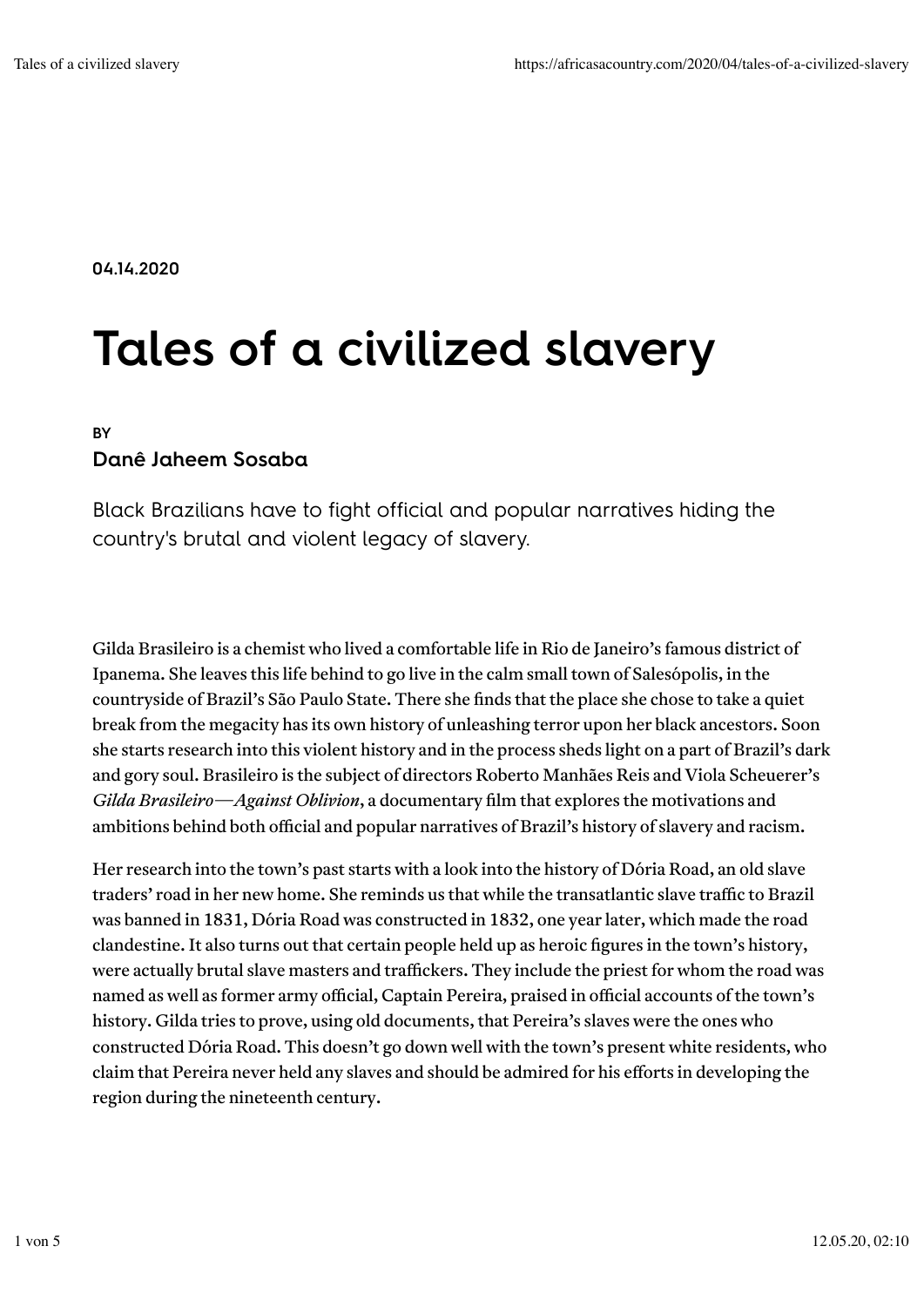## Changing the whole history

When confronted by the filmmakers about Pereira's violent history, one of the residents, after denying it, says that the revelation would "change the whole history"—that is the one he was told and continues to tell—and that would not be a good thing. In this resident's version, Captain Pereira was just passing through, in the early nineteenth century, and happened to stumble upon an "out of service" *senzala*, the name of the buildings slaves used to "live-in" as if they were cattle. Ironically, this same resident is some sort of guide in the region. His family has been living in Salesópolis for generations and he heard of all of the town's stories from his father, who learned them from his grandfather and so on. Thus, for him, "changing the whole history" would mean admitting his father lied to him. It's symbolic and it holds power, but it is not surprising. The same thing could be said about Brazil as a whole, not just about small Salesópolis.

The "whole history" of Brazil starts with European heroes discovering tropical lands, just as Captain Pereira discovered the unexplored region that is the focus of the documentary. This line of thought is not new and not surprising: Europeans wrote that history, and all we hear are tales of brave European pioneers, and those pioneers are the fathers of the people who tell us their stories today. So, just like that guide in small town Salesópolis, their fathers could not be telling lies, could they? Could those epic tales be lies? Tales that became official history and history cannot be changed. Or can it?

## Markings of a nation

On the other hand, black people in Brazil know little to nothing of the history of their ancestors in the country. However, in parallel to Gilda's story, the film contains a narration voiced by one of its directors, Roberto Manhães Reis, in a very poetic and moving tone. Manhães Reis, who is black, searches for details of slavery through a series of photographs from the nineteenth century in a coffee plantation in the Paraíba Valley, a region not far from Salesópolis.

When describing his African great-grandmother, Manhães Reis says her face had the "markings of a nation." That description immediately made me think of how race in Brazil is perceived through physical features only: it doesn't matter if one of your parents is black, you're black only if you look black. You're black if you carry the "markings of a nation."

However, later scenes suggest this was not the only intention of that description, but that the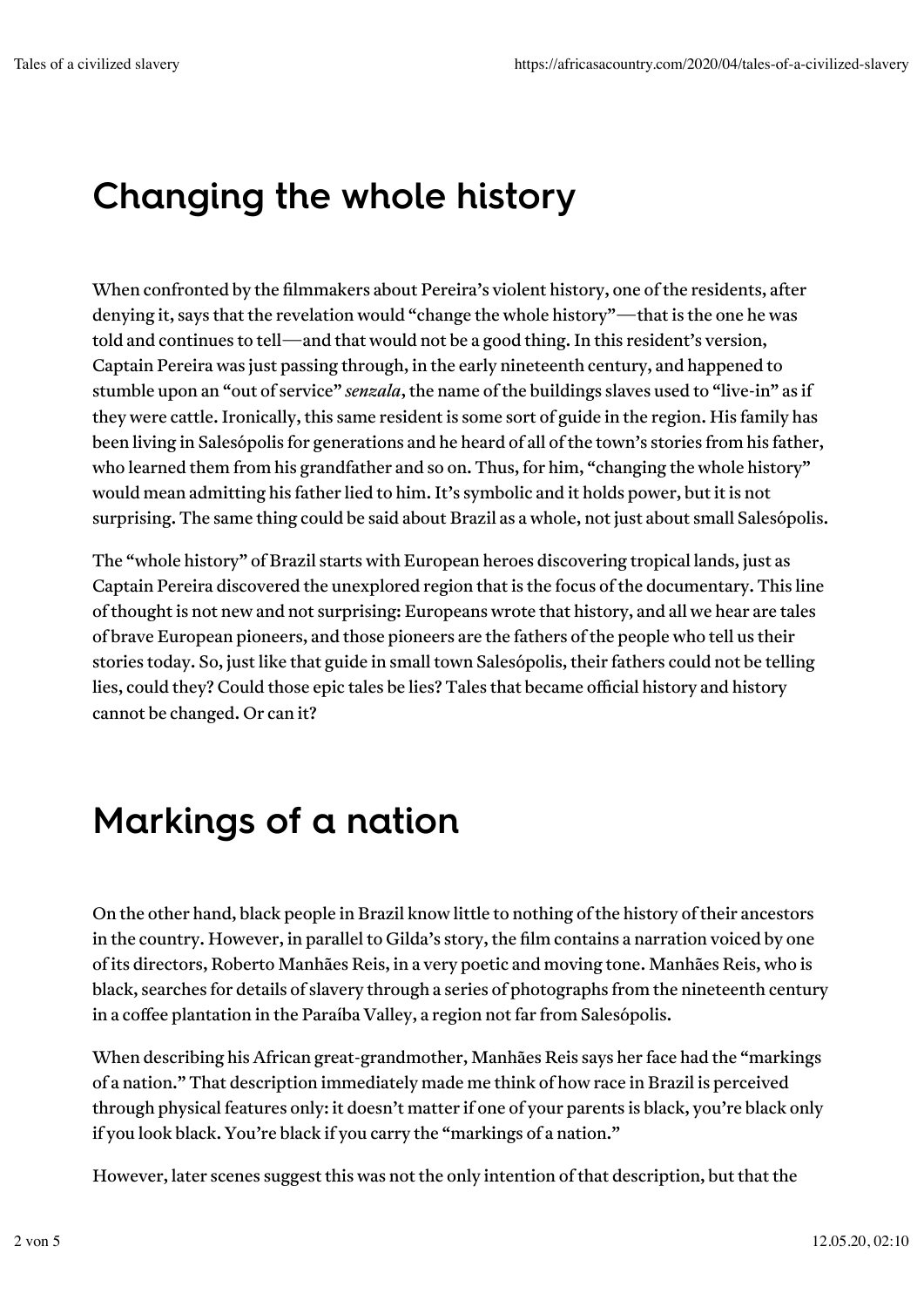documentary was having a dialogue with itself. When interviewing a white resident of Salesópolis, Gilda discovers that his *ama de leite*, that is a black enslaved woman that would breastfeed white children when their mothers could not, had been branded with the first letter of his family's name with hot iron on her back. His family name was Sandoval, so she had an "S" on her back. While we, black people in Brazil, struggle to this day to see and make our African features be seen as "markings of a nation," white people have been marking us with the markings of cattle.

The "ama de leite" mentioned before also had been given the name of her master's family. She also had Sandoval in her name. That is one peculiarity in Brazilian racism: enslaved black people would be given their master's family name usually with some sort of possessive pronoun just before it. If your name was John and you were enslaved by the Santos family, then you'd be John dos Santos. This tradition has not been left in the past. Even today, most black people and black families in Brazil still have such last names, they continue to carry markings of cattle.

#### Civilized slavery

While narrating the history of a photograph of enslaved black people working on a coffee plantation, Manhães Reis describes how the whole scene looks staged, as to give the impression that the people in the frame were well-treated; "to convince people—especially foreign merchants—that slavery in Brazil was civilized." Although this description of Brazilian slavery is not new, I had never considered the intentional framing of it from a historical perspective and thus, that white supremacy's strategy for black genocide in Brazil was and is the result of a long-term and planned propaganda effort.

Being the last country in the America's to officially outlaw slavery, the Brazilian government at the end of the nineteenth century was surely concerned with how the outside world perceived it. It makes sense they would have wanted to sell a softer image of its institutions. Subsequent Brazilian governments have continued this strategy of crafting publicity campaigns in order to make it seem as if its society was not as brutal and violent as it was (and remains). This propaganda became internalized and is still believed by many Brazilians today.

This strategy is also reflected in the pseudoscience used to justify the white supremacy that is at the foundation of Brazilian national identity. Gilberto Freyre's pseudo-sociological book *Casa-Grande (t) Senzala* (published in English as "The Masters and The Slaves"), first published in 1933, tells a tale of a harmonious relationship between white slave masters and enslaved black people. Probably the most famous book about slavery in Brazil, this propaganda piece is read and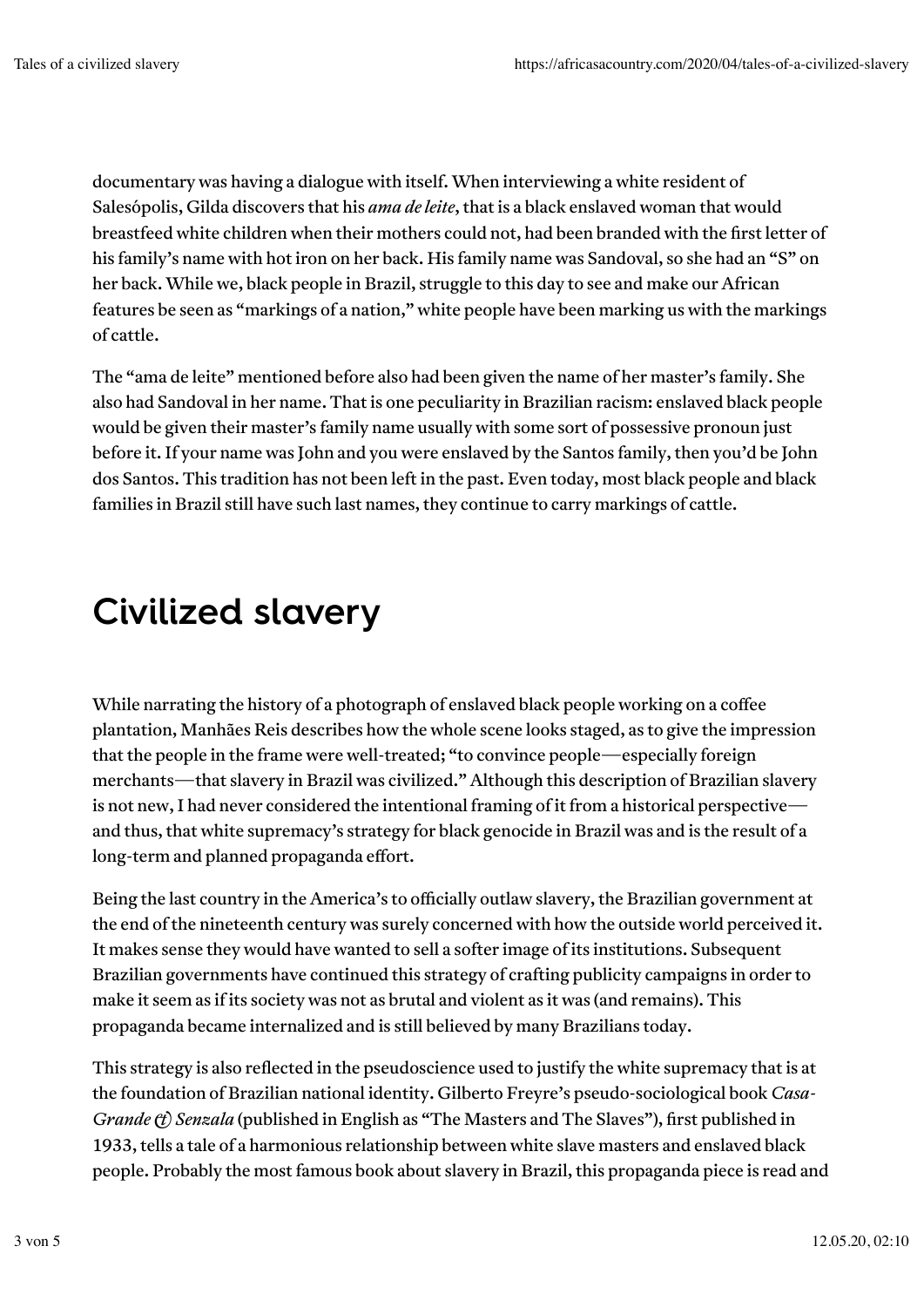studied in every social science school to this day, even though it has none of the fundamentals of a scientific study.

Because of such popularized propaganda, it's typical for some Brazilian politicians and cultural icons to take pride in how Brazil dealt with racism during the twentieth century, particularly in comparison to the Jim Crow era in the United States and apartheid in South Africa. Brazil never had explicit racial laws like was the case in the US or South Africa, yet the reality of black people in, say, Rio de Janeiro, was and is no different from black people in either country.

"Where are these Africans?" asks Manhães Reis at one point. That is a tough question. The long term of planning of Brazilian white supremacy was thorough, amongst the tools that it employed is a topic that remains quite controversial amidst the black movement in Brazil today: miscegenation.

Miscegenation in Brazil started with mass raping, especially of black women by white men, during slavery (I can't help but remember that when someone dares to take pride in Brazil's mixed racial makeup). But this raping didn't just occur as some sexual impulse of white people, it was programmed and encouraged by the settler-colonial state.

After the founding of the republics of the Americas, the tactic of whitening of the population as a means of exterminating the African and indigenous populations transformed and took hold across South America (also employed in Australia). In Brazil (along with, most famously, Argentina) this manifested in an immigration program, that imported white immigrants from Europe to rival the number of freed slaves (which had until then significantly outnumbered the European population—also explaining the origins of Brazil's harsh policing system), and in the very well-known practice of praising and magnifying white beauty and culture (thus making black people want to marry whites and have whiter children). Such a program was grounded in an official Brazilian policy (backed up by the medical field), which said that through the mixing of Africans with those new European immigrants over generations, any trace of blackness would cease to exist in the Brazilian population by the beginning of the twenty-first century. They were wrong, kind of.

In 2008, all of the black movements in Brazil celebrated the fact that for the first time we had become the majority in the country, proving the early twentieth-century pseudoscience wrong. Although it is hard to tell whether we had in fact become the majority that year, or if it was just the result of more black people declaring themselves as black, the fact is that in 2020 blacks make up around 53% of Brazil's population.

However, the reality is more tricky. In actuality, 43% of the population declares themselves as *parda* and only around 10% declare as *preto* (black). Again, pardo is a tricky term. That is what whites called light-skinned blacks during slavery times, or, how they referred to blacks with less "markings of a nation." But the term continues to be used today and is almost considered as a